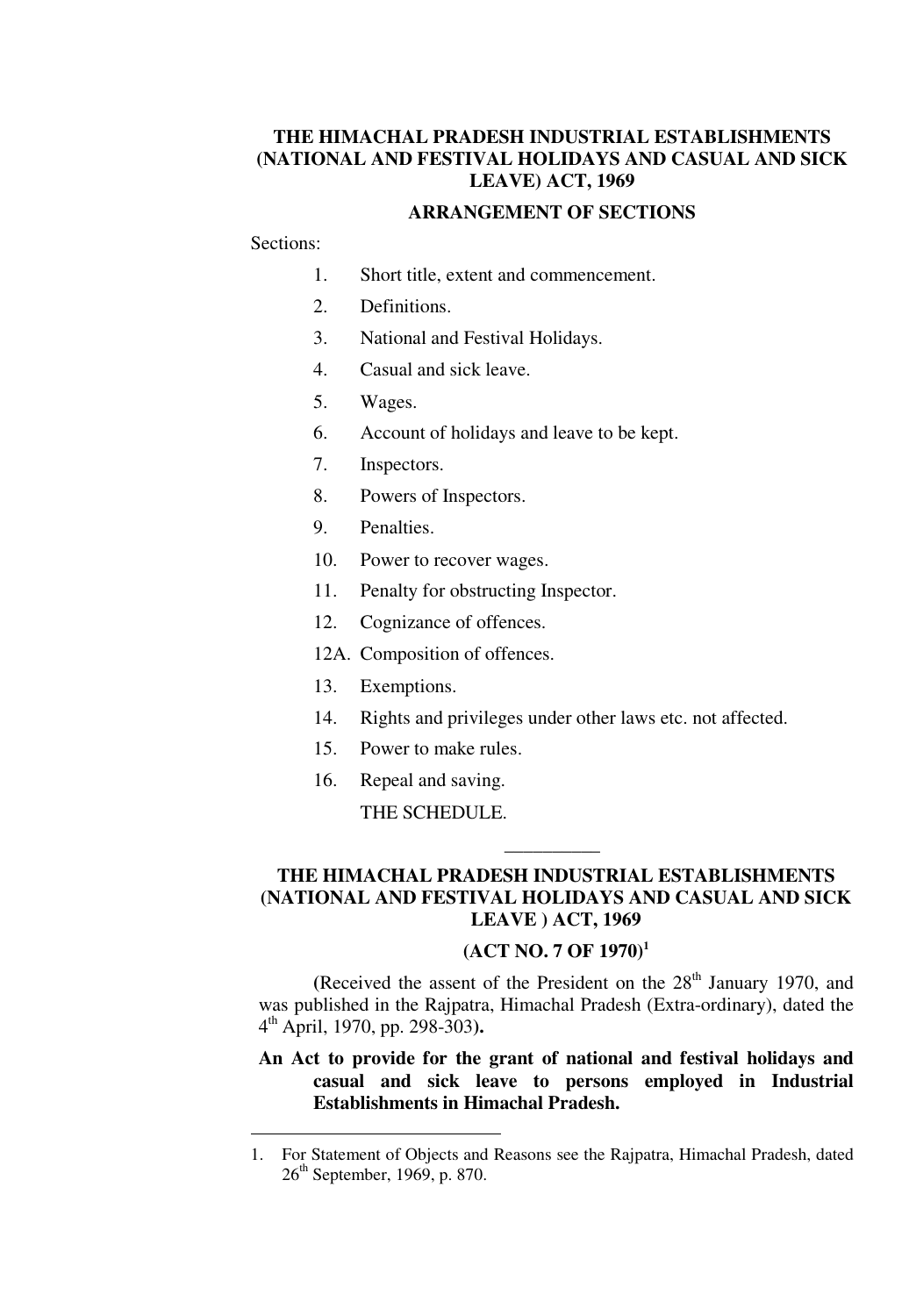#### 2 THE HIMACHAL PRADESH INDUSTRIAL ESTABLISHMENTS (NATIONAL AND FESTIVAL HOLIDAYS AND CASUAL AND SICK LEAVE) ACT, 1969

*Amended, repealed or otherwise affected by*:-

- (i) The Himachal Pradesh Adaptation of Laws (State and Concurrent Subjects) Order, 1973, published in the Rajpatra, Himachal Pradesh (Extra-ordinary), dated the  $20<sup>th</sup>$  January, 1973, pp. 91-112. Effective from  $25<sup>th</sup>$  January, 1971.
- (ii) H.P. Act No. 13 of  $2010<sup>1</sup>$ , assented to by the Governor on the  $25<sup>th</sup>$  May 2010, published both in Hindi and English in the Rajpatra, Himachal Pradesh, dated  $2<sup>nd</sup>$  June, 2010, pp. 1049-1056.

**BE** it enacted by the Himachal Pradesh Legislative Assembly in the Twentieth Year of the Republic of India as follows:-

**1. Short title, extent and commencement.-** (1) This Act may be called the Himachal Pradesh Industrial Establishments (National and Festival Holidays and Casual and Sick Leave) Act, 1969.

(2) It extends to the whole of the  $2$ [State] of Himachal Pradesh.

(3) It shall come into force on such date<sup>3</sup> as the Government may by notification in the Official Gazette, appoint.

- **2. Definitions.-** In this Act, unless the context otherwise requires.-
	- (a) "day" means a period of twenty-four hours beginning at midnight:

Provided that in the case of a worker who works in a shift which extends beyond mid-night, such period of twentyfour hours shall begin when his shift ends;

- (b) "employer" in relation to an industrial establishment, means the person who has the ultimate control over the affairs of the industrial establishment, and where the affairs of any industrial establishment are entrusted to any other person, whether called a managing agent, manager, superintendent or by any other name, such other person shall be deemed to be the employer.
- (c) <sup>4</sup>[XXXXXXXXXXXXXXXXXXXXXXXXXXXXX
- (d) "industrial establishment" means-
	- (i) any factory as defined in clause (m) of section 2 of the

4. The definition of "Government" omitted by A.O., 1973.

-

<sup>1.</sup> Passed in Hindi by the Himachal Pradesh Vidhan Sabha. For Statement of Objects and Reasons see the Rajpatra, Himachal Pradesh, dated 22nd April, 2010, pp. 412 and 417.

<sup>2.</sup> Substituted for "Union territory" by A.O., 1973.

<sup>3.</sup> The Act came into force from 15<sup>th</sup> August, 1970, vide Notification No. 2-26/69-SI, dated the 29<sup>th</sup> July, 1970, published in the Rajpatra, Himachal Pradesh, dated 8<sup>th</sup> August, 1970, pp. 699-700.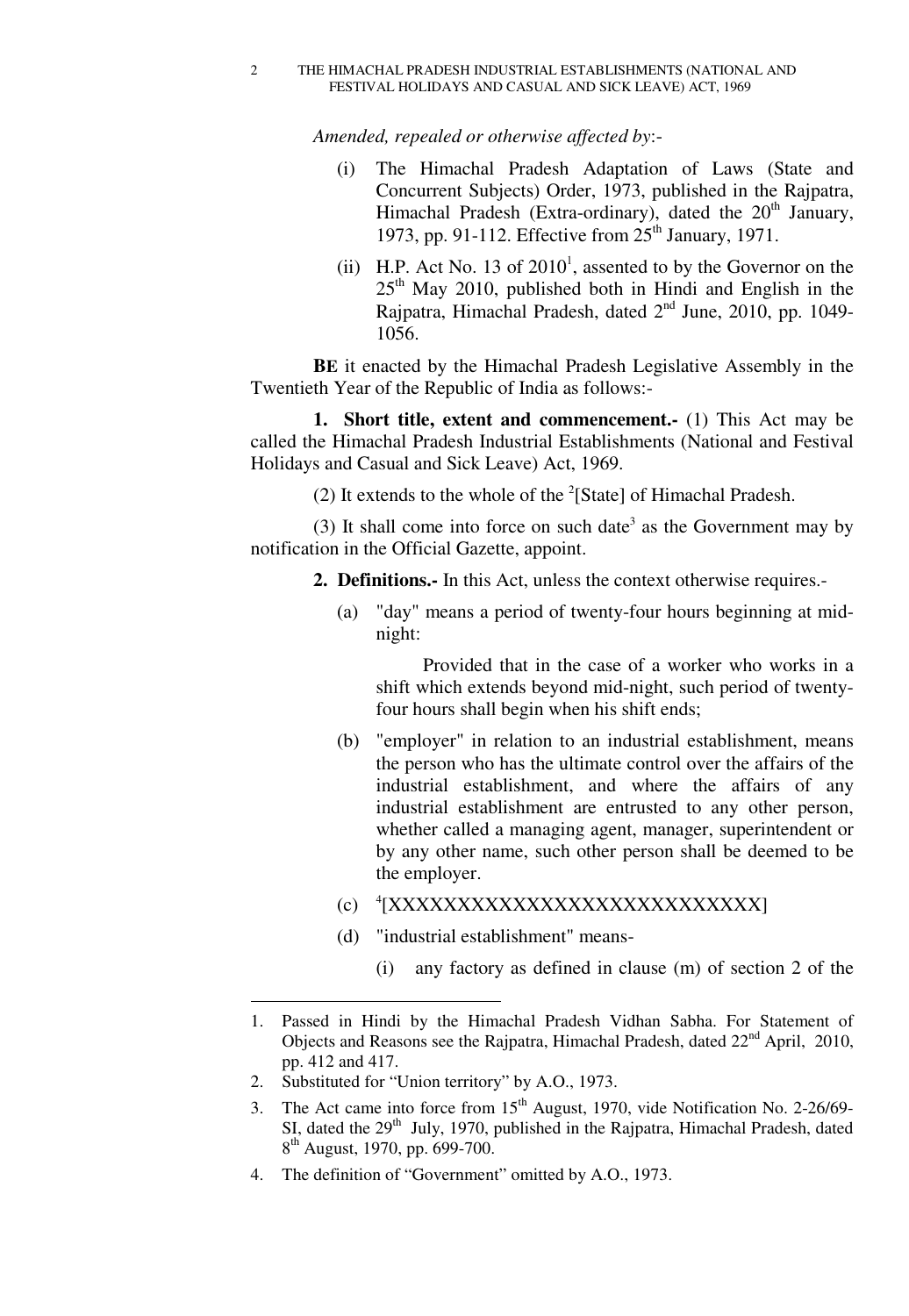Factories Act, 1948 (63 of 1948), or any place which is deemed to be a factory under sub-section (2) of section 85 of that Act ; or

- (ii) any plantation as defined in clause (f) of section 2 of the Plantations Labour Act, 1951 (69 of 1951);
- (e) "Inspector" means an Inspector appointed under sub-section (1) of section 7;
- (f) "notification" means a notification published under proper authority in the Official Gazette ;
- (g) "Official Gazette" means the Rajpatra, Himachal Pradesh;
- (h) "prescribed" means prescribed by rules made under this Act;
- (i) "wages" means all remuneration (whether by way of salary, allowances or otherwise) expressed in terms of money or capable of being so expressed which would, if the terms of employment, expressed or implied, were fulfilled, be payable to a worker in respect of his employment or of work done in such employment, but does not include-
	- (a) Any bonus;
	- (b) the value of any house accommodation, supply of light, water, medical facilities or other amenity or of any service or of any concessional supply of food grains or other articles;
	- (c) any contribution paid or payable by the employer-
		- (i) to any pension or provident fund, and the interest which may have accrued thereon; or
		- (ii) for the benefit of the worker under any law for the time being in force;
	- (d) any travelling allowance or the value of any travelling concession;
	- (e) any sum paid to the worker to defray special expenses entailed on him by the nature of his employment ; or
	- (f) any gratuity payable on the termination of employment; and
- (j) "worker" means-
	- (i) any person (including an apprentice) employed in industrial establishment to do any skilled or unskilled, manual, supervisory, technical or clerical work for hire or reward whether the terms of employment be expressed or implied; or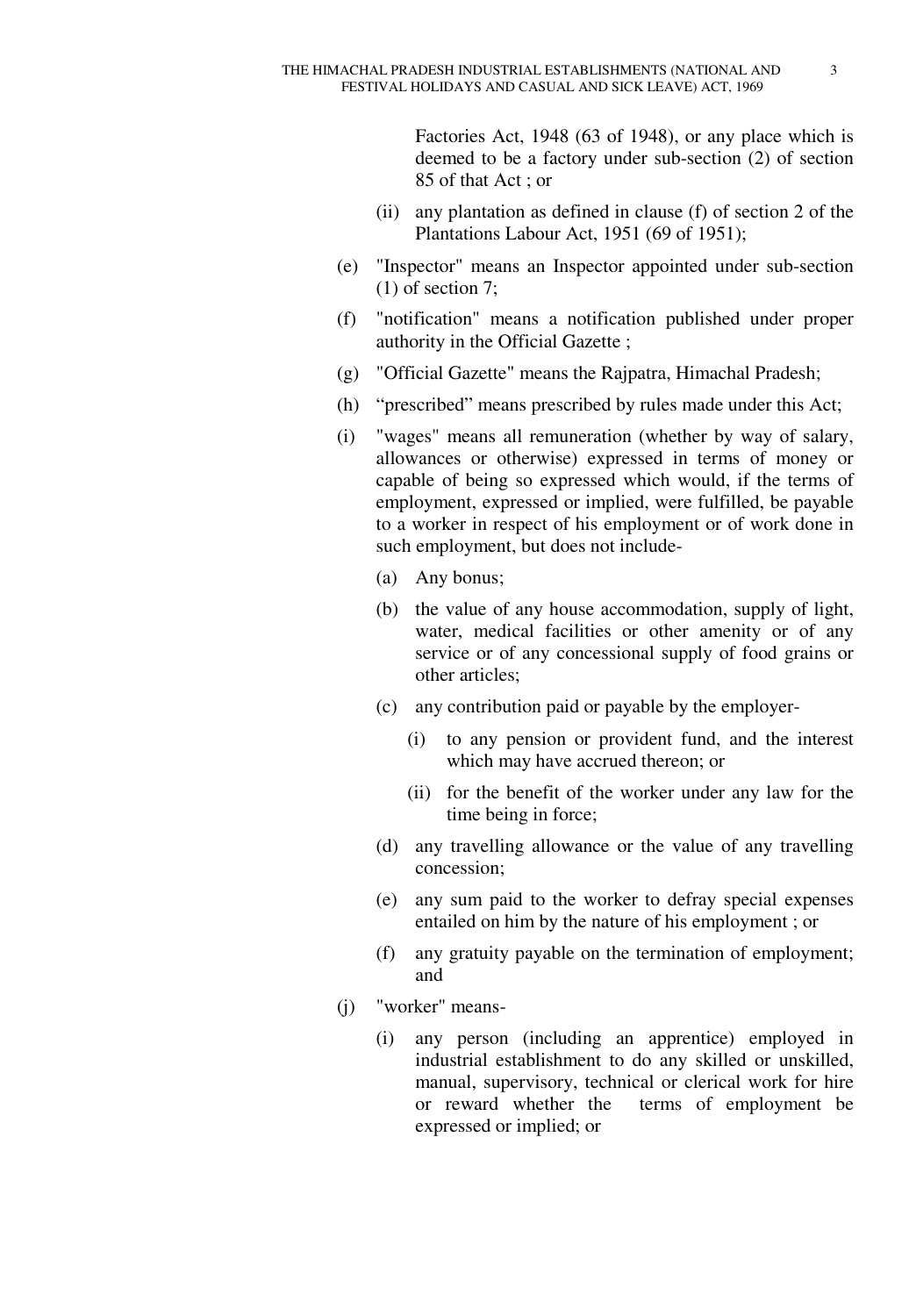4 THE HIMACHAL PRADESH INDUSTRIAL ESTABLISHMENTS (NATIONAL AND FESTIVAL HOLIDAYS AND CASUAL AND SICK LEAVE) ACT, 1969

> (ii) any other person employed in any industrial establishment whom the Government may, by notification, declare to be a worker for the purpose of this Act.

**3. National and Festival Holidays.-** (1) Every worker shall, in each year, be allowed in such manner, and on such conditions, as may be prescribed-

- (a) three national holidays of one whole day each on the  $26<sup>th</sup>$ January,  $15^{th}$  August and  $2^{nd}$  October; and
- $1$ <sup>1</sup>[(b) five other holidays on any of the festivals specified in the Schedule, out of which one shall be the Himachal Day and the other shall be the Statehood Day.]

(2) The Government may, by notification, add to or omit from the Schedule any festival, and thereupon the Schedule shall be deemed to be amended accordingly.

**4. Casual and sick leave.-** Every worker shall in each year, be allowed by the employer casual leave for seven days and sick leave for fourteen days in such manner, and on such conditions (including a condition to the effect that one kind of leave shall not be linked with another kind of leave, whether due under this Act, or under any other law for the time being in force ), as may be prescribed.

**5. Wages.-** (1) Notwithstanding any contract to the contrary, every worker shall for each of the national and festival holidays and of the days of casual or sick leave, be paid by the employer wages at a rate equivalent to his average daily wage:

Provided that**-** 

- (a) no worker shall be entitled to be paid such wages for any holiday or leave, other than a national holiday, if his name was not on the rolls of the industrial establishment continuously for a period of one month immediately preceding such holiday or leave;
- (b) where a worker is entitled to sickness benefit under the Employees' State Insurance Act, 1948 (34 of 1948) or sickness allowance under the Plantation Labour Act, 1951 (69 of 1951) he shall not be entitled to be paid such wages for the days of sick leave allowed to him under this Act ; and
- (c) where a worker is not entitled to such sickness benefit or sickness allowance, he shall be paid wages for the days of sick leave allowed to him under this Act at a rate equivalent to one-half of his average daily wage.

<sup>1.</sup> Substituted vide H.P. Act No. 13 of 2010.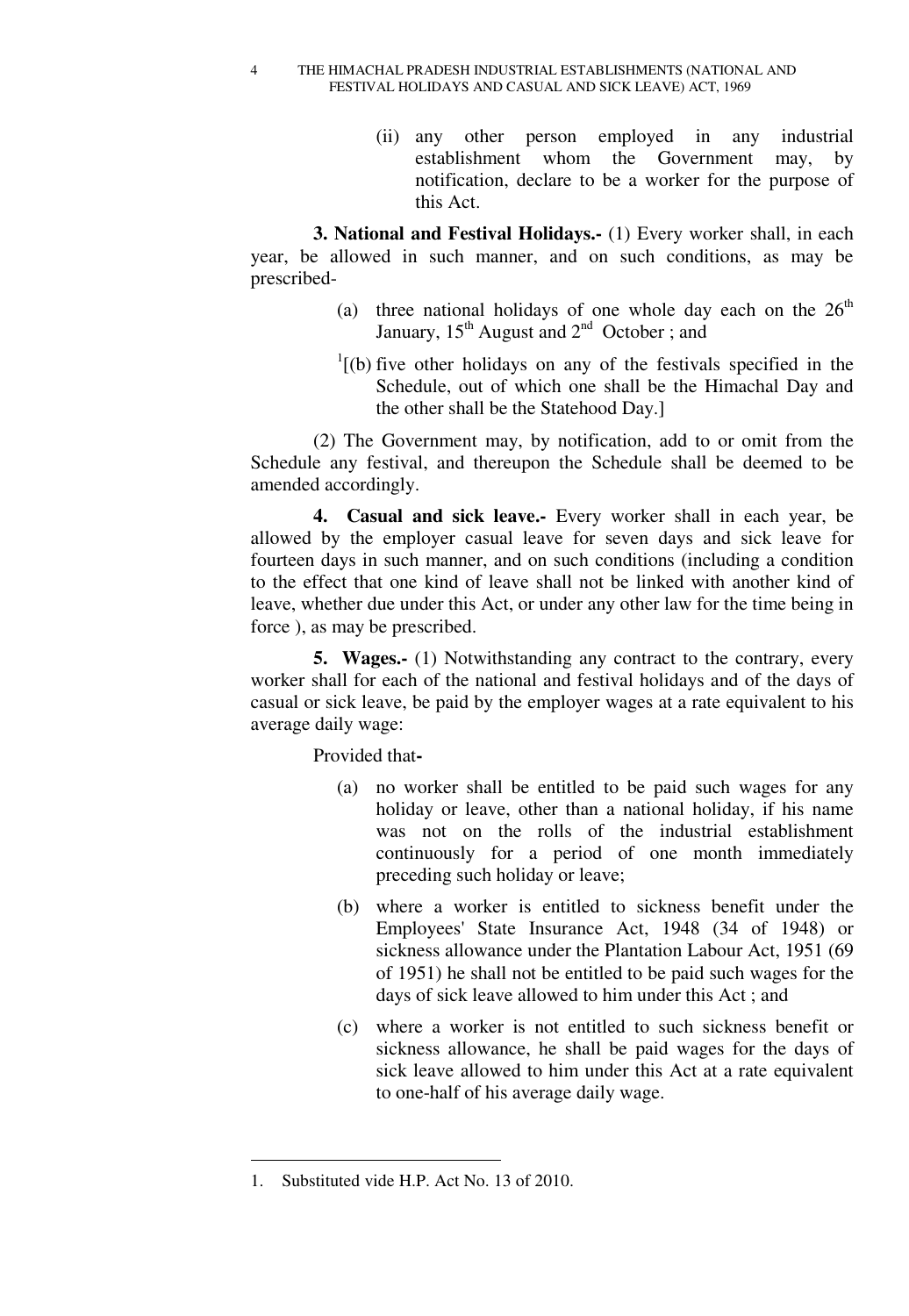(2) Where a worker works on any holiday allowed under section 3, he shall, at his option, be entitled to-

- (a) twice his average daily wage for that day, or
- (b) his average daily wage for that day and a substituted holiday with his average daily wage on any other day within ninety days from the day on which he so works.

*Explanation***.-** For the purposes of this section, the average daily wage of a worker shall be computed on the basis of his total full-time wages during the preceding three months, exclusive of any overtime wages, if any:

Provided that the average daily wage of a worker who is paid wages by the day or at piece rate shall be computed on the basis of his wages for the days on which he actually worked during the month immediately preceding such holiday or leave.

**6. Account of holidays and leave to be kept.-** Every employer shall keep, in such form and manner as may be prescribed, an account of festival holidays, casual leave and sick leave of every worker and every worker shall have access to such account.

**7. Inspectors.-** (1) The Government may, by notification, appoint such persons or class of persons as it may think fit to be Inspectors for carrying out the purposes of this Act for such areas as may be specified in the notification.

(2) Every Inspector shall be deemed to be a public servant with in the meaning of section 21 of the Indian Penal Code.

**8. Powers of Inspectors.-** Subject to any rules made by the Government in this behalf, an Inspector may, within the area for which he is appointed-

- (a) enter at all reasonable times any place which is, or which he has reason to believe to be, an industrial establishment;
- (b) make such examination of the premises and of any prescribed registers, records and notices and take on the spot or otherwise the evidence of such person as he may deem necessary for carrying out the purposes of this Act; and
- (c) exercise such other powers as may be necessary for carrying out the purposes of this Act:

Provided that no person shall be compelled under this section to answer any question or give any evidence tending to incriminate himself.

**9. Penalties.-** Any employer who contravenes any of the provisions of section 3, section 4, section 5 or section 6 shall be punishable, for the first offence, with fine which may extend to  $\frac{1}{2}$  [one thousand] rupees and for a

<sup>1.</sup> Substituted for the words "one hundred" vide H.P. Act No. 13 of 2010.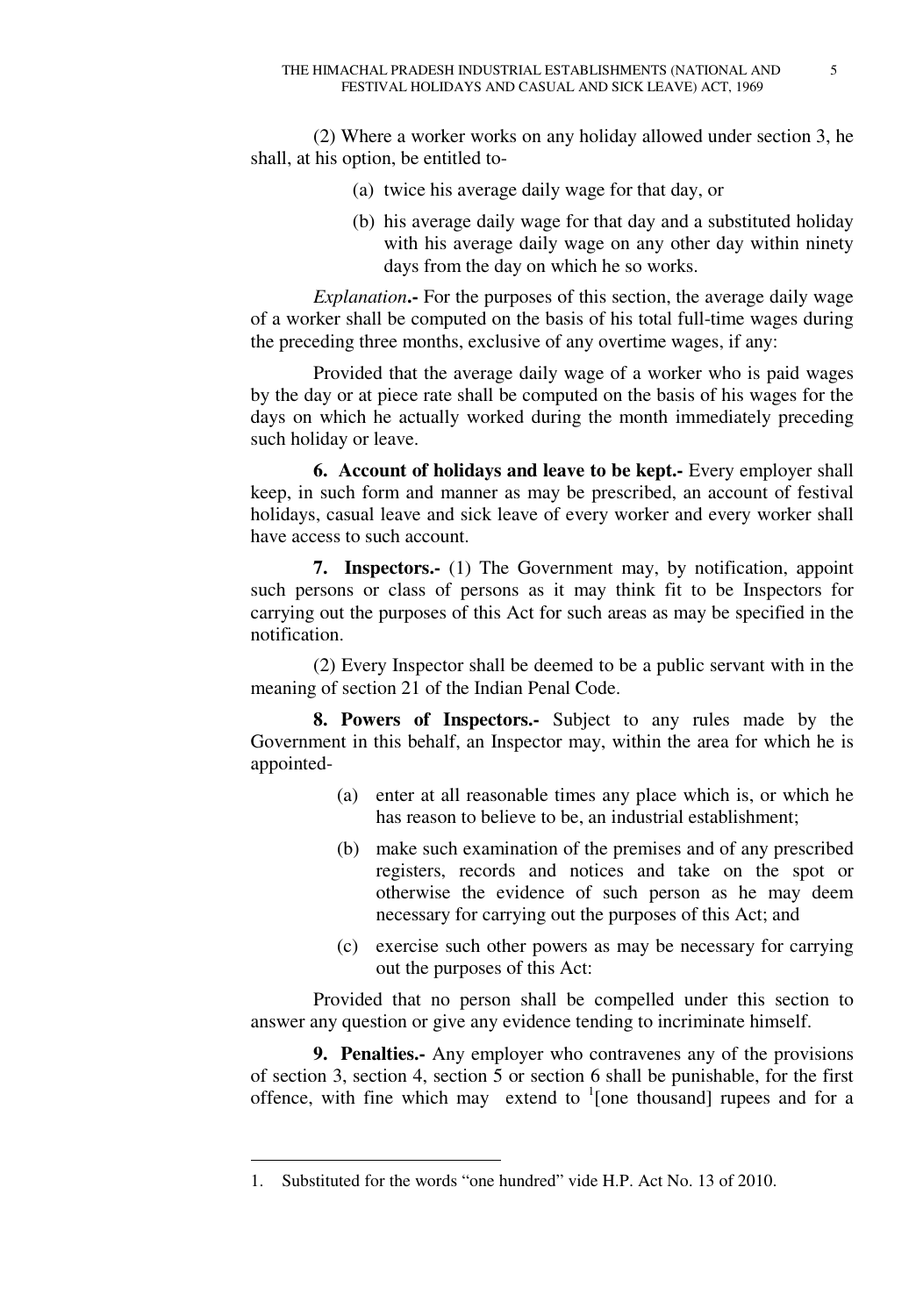second or subsequent offences, with fine which may extend to  $\frac{1}{1}$  [two thousand and five hundred] rupees.

**10. Power to recover wages.-** (1) where a Magistrate while convicting an employer under section 9 is satisfied that the worker has not been paid his due wages under this Act, the amount of which shall be determined by the Magistrate, he shall direct the employer to pay such wages to the worker.

(2) The amount of wages determined under sub-section (1) shall, for the purposes of recovery be deemed to be a fine imposed under this Act, in addition to the penalty imposed under section 9 and shall be realised as such.

**11. Penalty for obstructing Inspector.-** Whoever wilfully obstructs an Inspector in the exercise of any power conferred on him by or under this Act, or intentionally omits to produce on demand in writing by an Inspector any register, record or notice in his custody which may be required to be kept in pursuance of this Act or of any rule made thereunder shall be punishable with imprisonment for a term which may extend to three months, or with fine which may extend to  $2$ [five thousand] rupees, or with both.

**12. Cognizance of offences.-** (1) No Court shall take cognizance of any offence under this Act or the rules made thereunder except on a complaint in writing by an aggrieved person or an Inspector.

(2) No Court below that of a Magistrate of the first class shall try any offence punishable under this Act or the rules made thereunder.

**3 [12 A. Composition of offences**.- (1) An officer not below the rank of Labour Officer specifically authorized by the State Government, by notification**,** may**,** on an application made by the accused, compound any offence whether committed before or after commencement of this Act, by accepting an amount which shall not be less than fifty per cent of the penalty provided for the particular offence.

(2) Where an offence has been compounded under sub-section (1), the offender, if in custody, shall be discharged and no further proceedings shall be taken against him in respect of such offence:

Provided that if a person commits similar offence again within the period of two years from the date of composition of first offence, the same shall not be compounded.]

**13. Exemptions.-** (1) Nothing contained in this Act shall apply to-

(a) any worker drawing wages exceeding  ${}^{4}$ [ten thousand] rupees per mensum and employed mainly in a managerial, administrative or supervisory capacity ;

-

<sup>1.</sup> Substituted for the words "two hundred and fifty" vide H.P. Act No. 13 of 2010.

<sup>2.</sup> Substituted for the words "five hundred" vide H.P. Act No. 13 of 2010.

<sup>3.</sup> Section 12-A inserted vide H.P. Act No. 13 of 2010.

<sup>4.</sup> Substituted for the words "five hundred" vide H.P. Act No. 13 of 2010.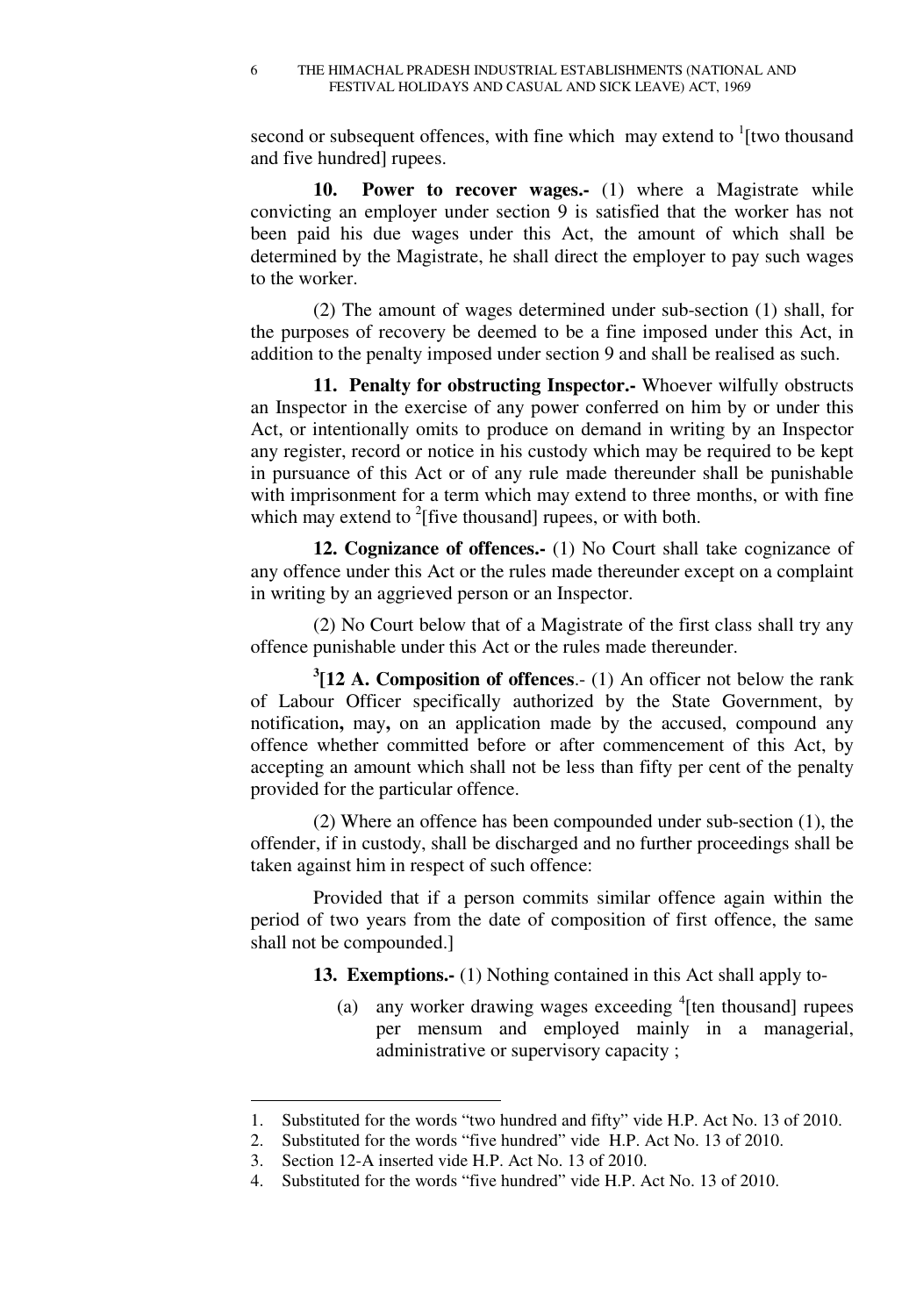- (b) any worker employed in an industrial establishment under the control of the Government or Central Government or any State Government to whom the Civil Service Rules or any other similar rules or regulations notified in this behalf by the Government, Central Government or any State Government as the case may be, apply; and
- (c) any worker employed in any mine or an oil field.

(2) The Government may, in public interest by notification, exempt either permanently or for a specified period any class of industrial establishments from all or any of the provisions of this Act subject to such conditions as the Government may deem fit.

**14. Rights and privileges under other laws etc. not affected.-**  Nothing contained in this Act shall affect any rights or privileges which any worker is entitled to receive under any other law, contract, custom or usage; if such rights or privileges are more favourable to him than those to which he would be entitled under this Act.

**15. Powers to make rules.-** (1) The Government may, by notification and after previous publication, make rules for the purpose of carrying out the purposes of this Act.

(2) In particular, and without prejudice to the generality of the foregoing power, such rules may provide for-

- (a) the manner in which, and the conditions on which, national and other holidays shall be allowed to workers under section 3;
- (b) the number of days for which, the manner in which, and the conditions on which, casual and sick leave shall be allowed to workers under section 4;
- (c) the form in which and the manner in which an account of festival holidays, casual leave and sick leave of workers, shall be maintained by employers under section 6; and
- (d) any other matter which is to be or may be provided.

(3) In making a rule under this section, the Government may provide that a contravention thereof shall be punishable with fine which may extend to <sup>1</sup>[five hundred] rupees.

(4) Every rule made under this section, shall be laid as soon as may be after it is made, before the Legislative Assembly while it is in session for a total period of not less than fourteen days which may be comprised in one session or in two successive sessions, and if, before the expiry of the session in which it is so laid or the session immediately following, the Assembly makes any modification in the rule or decides that the rule should not be made, the rule shall thereafter have effect only in such modified form or be of

<sup>1.</sup> Substituted for the words "fifty" vide H.P. Act No. 13 of 2010.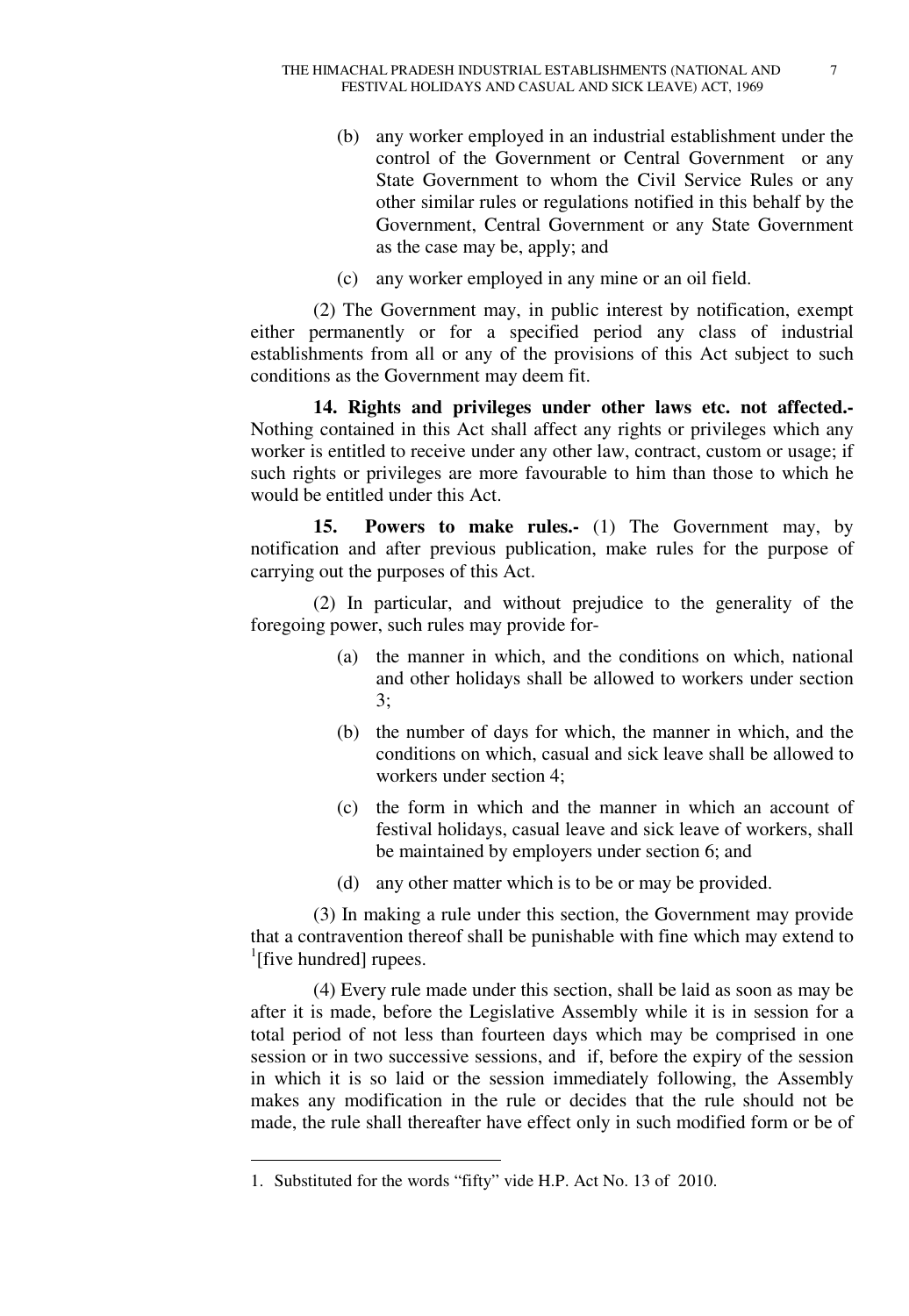no effect, as the case may be; so however, that any such modification or annulment shall be without prejudice to the validity of anything previously done under that rule.

**16. Repeal and saving.-** (1) The Punjab Industrial Establishment (National and Festival Holidays and Casual and Sick Leave) Act, 1965 (14 of 1965), as in force in the territories added to Himachal Pradesh under section 5 of the Punjab Re-organisation Act, 1966 (31 of 1966) is hereby repealed.

(2) The repeal of the Punjab Industrial Establishments (National and Festival Holidays and Casual and Sick Leave) Act, 1965 by sub-section (1) shall not affect-

- (a) the previous operation of that Act or anything duly done or suffered thereunder ;
- (b) Any penalty or punishment incurred in respect of any offence committed against that Act; or
- (c) any investigation, legal proceeding or remedy in respect of any such penalty or punishment and any such investigation, legal proceeding or remedy may be instituted, continued or enforced and any such penalty or punishment may be imposed as if that Act has not been repealed.

(3) Subject to the provisions contained in sub-section (2), any thing done or any action taken, including any appointment, order, notification or notice made, issued or given under the provision of the Act repealed by subsection (1) shall be deemed to have been done or taken under the corresponding provisions of this Act.

# \_\_\_\_\_\_\_\_\_ 1 [**THE SCHEDULE**

[See section  $3(1)(b)$ ]

- 1. New Year's Day.
- 2. Statehood Day.
- 3. Basant Panchami.
- 4. Guru Ravi Dass's Birthday.
- 5. Shivratri.
- 6. Holi.

- 7. Id-ul-fiter.
- 8. Ram Naumi.
- 9. Lord Mahavira's Birthday.
- 10. Good Friday.

<sup>1.</sup> Schedule substituted vide Act No. 13 of 2010.